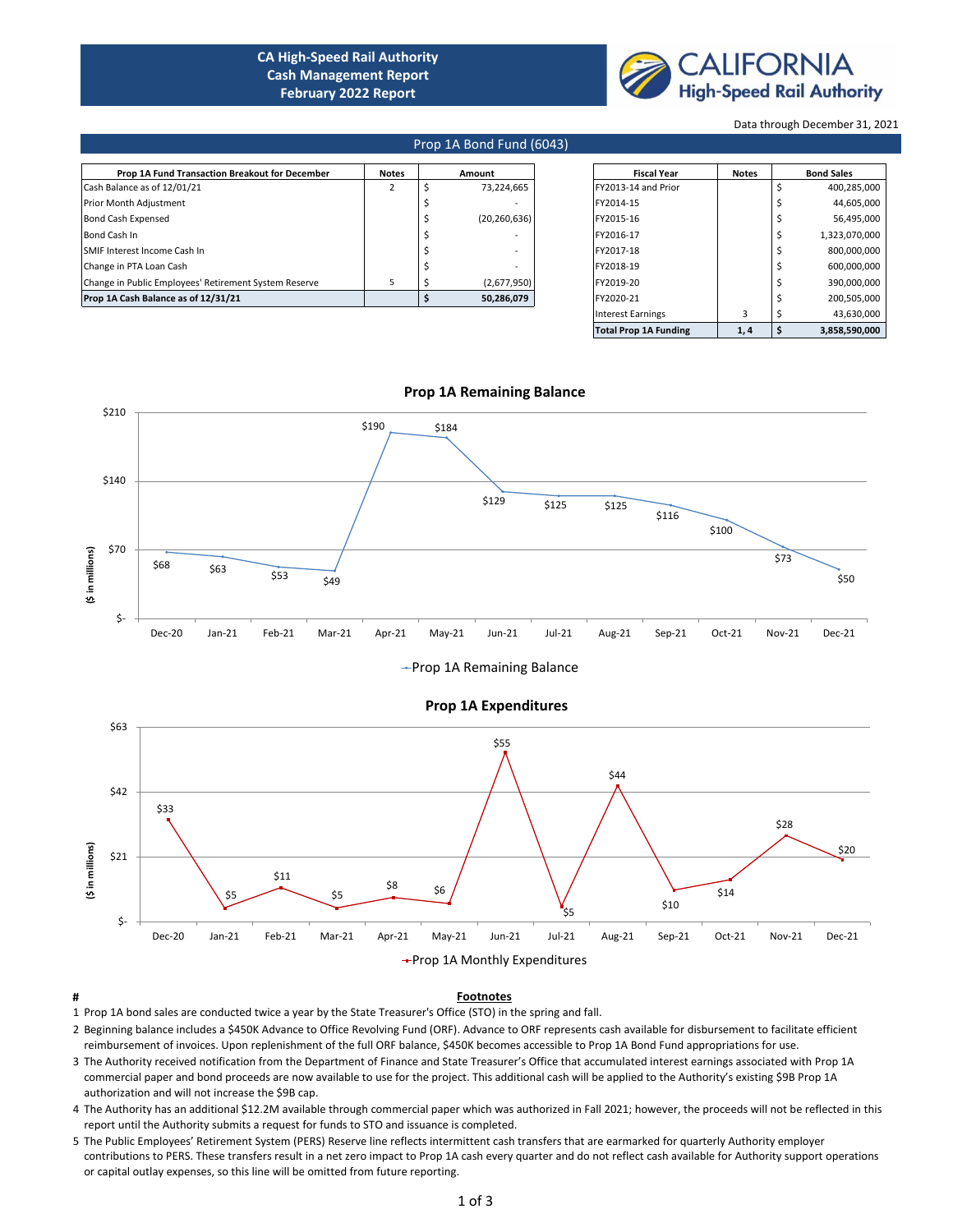# **CA High-Speed Rail Authority Cash Management Report February 2022 Report**



Data through December 31, 2021

## Cap and Trade Fund (3228)

| Cap and Trade Transaction Breakout for December | <b>Notes</b> | Amount         | <b>Fiscal Year</b>                   | <b>Notes</b> | Proceeds     |
|-------------------------------------------------|--------------|----------------|--------------------------------------|--------------|--------------|
| Cash Balance as of 12/01/21                     |              | 1,537,982,710  | 2014-15 Budget Act Appropriation     |              | 250,000,000  |
| Prior Month Adjustment                          |              |                | 2014-15 Budget Act Approp. Reversion | 4            | (12,056,000) |
| Cash Expensed                                   |              | (72, 472, 950) | Budget Act of 2014                   |              | 400,000,000  |
| Cash In                                         |              |                | Subtotal                             |              | 637,944,000  |
| Interest Income                                 |              |                | FY2015-16                            |              | 459,278,000  |
| <b>Executive Order/Spending Authority</b>       |              | 251,658,000    | FY2016-17                            |              | 220,882,000  |
| Current Month Budget/Adjustment                 |              |                | FY2017-18                            |              | 707,555,000  |
| GHGRF Cash Balance as of 12/31/21               |              | 1,717,167,760  | FY2018-19                            |              | 786,666,000  |
|                                                 |              |                | F122040.20                           |              | 100.501.000  |

| <b>Fiscal Year</b>                   | <b>Notes</b> |    | <b>Proceeds</b> |
|--------------------------------------|--------------|----|-----------------|
| 2014-15 Budget Act Appropriation     |              | \$ | 250,000,000     |
| 2014-15 Budget Act Approp. Reversion | 4            | \$ | (12,056,000)    |
| Budget Act of 2014                   |              | Ś  | 400.000.000     |
| Subtotal                             |              | \$ | 637,944,000     |
| FY2015-16                            |              | \$ | 459,278,000     |
| FY2016-17                            |              | Ś  | 220,882,000     |
| FY2017-18                            |              | \$ | 707,555,000     |
| FY2018-19                            |              | \$ | 786,666,000     |
| FY2019-20                            |              | \$ | 488,581,000     |
| FY2020-21                            |              | Ś  | 419,012,000     |
| <b>Current Fiscal Year</b>           | 3, 5         | \$ | 480,704,000     |
| <b>Subtotal</b>                      |              | \$ | 3,562,678,000   |
| <b>Total Cap and Trade Funding</b>   | 1, 5         | \$ | 4,200,622,000   |



\$0 Dec-20  $Jan-21$ Feb-21  $Mar-21$ Apr-21  $May-21$  $Jun-21$  $Jul-21$ Aug-21  $Sep-21$  $Oct-21$ **Nov-21** Dec-21 ← Cap and Trade Monthly Expenditures

\$27

\$44

\$45

### **# Footnotes**

- 1 Cap and Trade auctions occur quarterly (Aug, Nov, Feb, May) and are subject to administrative adjustments by the Department of Finance (e.g. foreign exchange rate and state operation adjustments). Total Cap and Trade Funding includes Budget Act Appropriations, auction proceeds, and state operations spending authority.
- 2 Beginning balance includes a \$10M Advance to ORF. The ORF represents cash available for disbursement to facilitate efficient reimbursement of invoices. Upon replenishment of the full ORF balance, \$10M becomes accessible to Cap and Trade Fund appropriations for use.
- 3 FY2021-22 Cap and Trade funding includes the following executive order amounts: May-21, \$228.9M; Jul-21, \$103K (State Ops); and Aug-21, \$251.7M.
- 4 Appropriation reversions totaling \$12.1M occurred through June 30, 2020. The Authority is working with the Department of Finance to get these funds transferred to its Cap and Trade Continuous Appropriation.
- 5 The Nov-21 Cap and Trade auction proceed is estimated at \$323M. The Authority's final share of proceeds is subject to administrative adjustments (e.g. fire fee, manufacturing tax exemption offsets, and foreign exchange). This report will be updated once the journal entries have been completed by State Controller's Office.